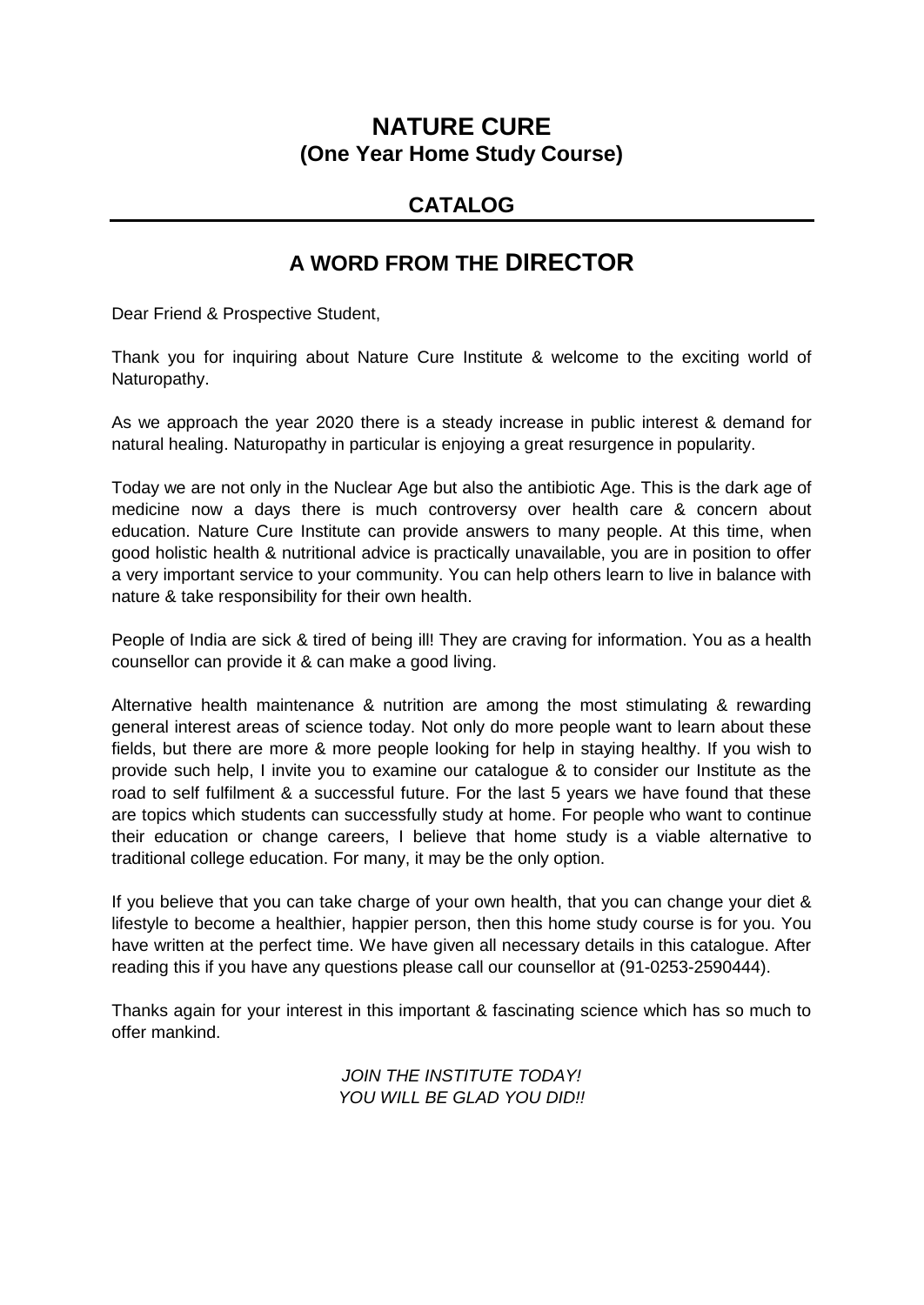### **WHAT IS NATUROPATHY?**

Naturopathy is the treatment system of curing the diseases with the help of five elements of nature namely Earth, Water, Fire, Ether, & Air.

Naturopathy is based on the recognition that the body possesses not only a natural ability to resist disease but inherent mechanisms of recovery & self regulation. In practice naturopaths employ only agents upon which life depends & more or less as they are found in nature, such as water, fresh air, clay, natural food, sunlight, exercise etc. modern naturopaths also use methods such as acupressure, magnet therapy, massage therapy, acupuncture, herbalism etc.

The two basic principles of naturopathy are (1) There is one and only cause of disease : the accumulation of toxins in the body (2) It is Nature that heals, not the physician or medicines.

Naturopathy is a philosophy and a set of principles based on sciences that lead an extraordinary level of personal health and happiness.

It recognizes that personal health, environmental health and community health are parts of a whole Naturopathy teaches that the best way to achieve optimum health is right living, developing self-esteem & a positive attitude towards life, eating fresh, whole natural foods, exercising regularly, getting plenty of rest & sleep, getting plenty of fresh air & sunshine, learning to handle stress and avoiding all negative influences of life.

## **WHY IT PAYS TO BE A NATUROPATH?**

Weary of being treated as mere machine, disgusted by various pathological tests & by innumerable medicines they are made to swallow every day, people are now looking for other simple & safer therapies. To all of them naturopathy is best alternative.

We all want to have control of our health but we do not have it. Almost everyone is overwhelmed and confused about their health as a result of never ending onslaught of different opinions.

But there is a whole world of possibilities open to us before there were doctors, dieticians, hospitals, costly machines or prescriptions pads, there was a Mother Nature ready to supply us with everything we need, not only to grow but also to maintain our bodies healthfully. The truth is we know that the elements of health are but we have forgotten how to use them & they are free.

Join our course, become naturopath and you can see that there elements of health are extraordinarily easy to incorporate into your lifestyle by using them you vastly improve your existence. Without harmful side-effects you get result for yourself quickly, effectively and pleasantly. In short, the most important advantage of joining our course is **MANY ADDED HEALTHY YEARS TO YOUR OWN LIFE.** The above reasons will suffice for the wise to take up our unique course and become health teacher.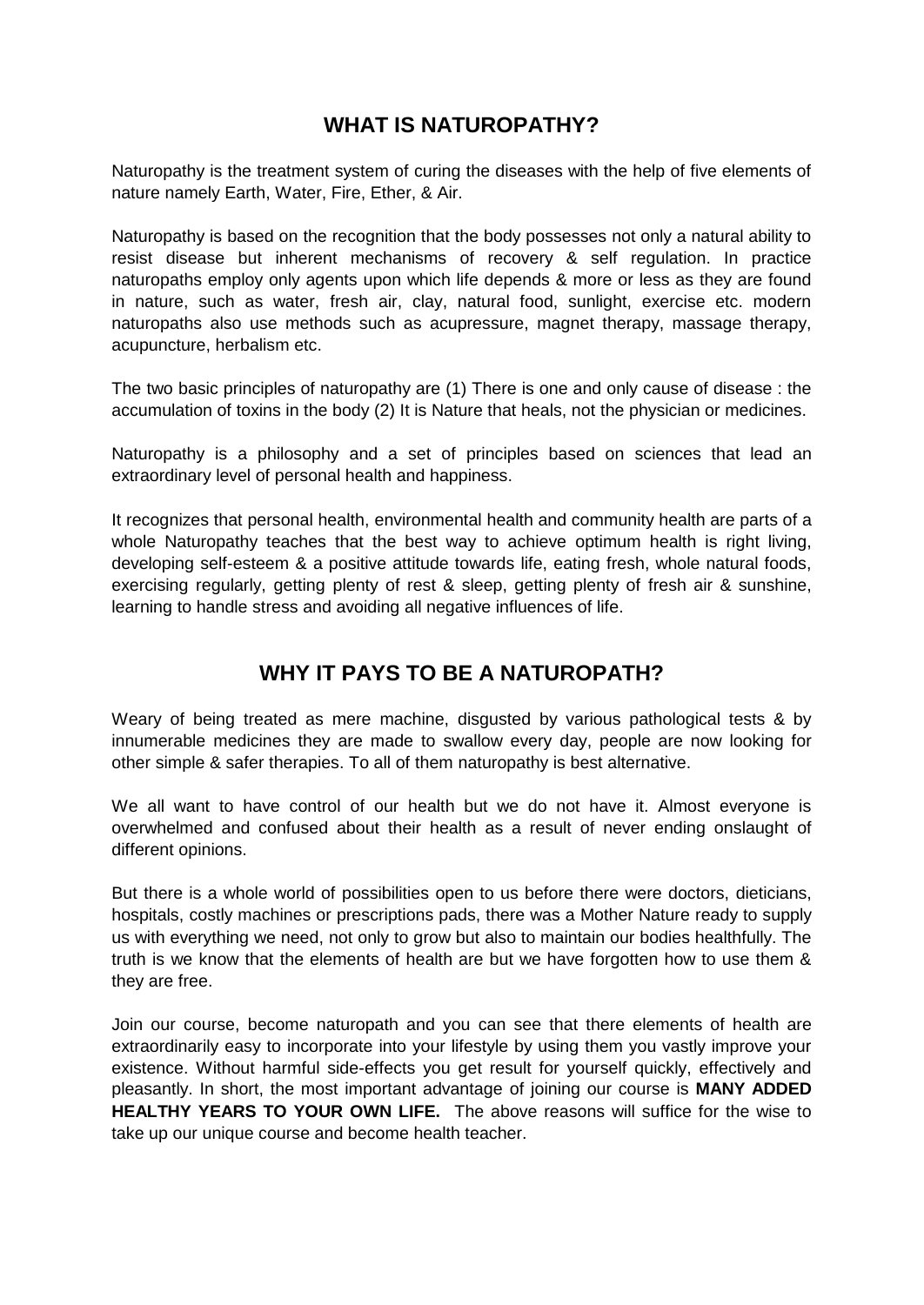If you are one of those people searching for a proper institute to learn naturopathy, you can start to celebrate right now because ours is the perfect institute for you.

## **ALL THAT YOU WOULD LIKE TO KNOW …**

#### **Q : When was the NATURE CURE INSTITUTE founded and by whom?**

**A :** It was founded in 1988 by Dr. Subhash K. Bhandari. Formerly it was known as 'Indian College of Naturopathy.' It is a private home-study institute.

#### **Q : Who is Dr. S. K. Bhandari?**

**A :** Dr. S. K. Bhandari practices as a naturopathic doctor in Nashik city. He has diploma in homoeopathy, naturopathy, magnet-therapy, acupuncture from various institutes in India and Diploma in homoeopathic Pharmacy, Doctorate in homoeopathy Diploma from medicina Alternativa Institute, Colombo. He has PG diploma of world famous Dominion Herbal College, Canada and has 'Chartered Herbalists' degree from it. He was also a recipient of silver platted shield of merit for his naturopathic Excellence. At his clinic in Nashik, he effectively combines various complimentary therapies like nature cure, nutrition, kneipp hydrotherapy, magneto therapy, acupressure, flower-remedies, wheat grass juice and has more that 20 years experience in treating the patients with safe, effectively, natural, non medical methods. In addition to maintaining a private holistic health practice he is columnist & author & has so far published 20 books on health care, good nutrition, exercise, fresh air, pure water and sunshine and has lectured widely on magnet-therapy. He is currently engaged in a research project to document the benefits of Wheat Grass juice and Magnet-therapy.

His Community involvement and affiliations have been:

President for Naturopathic Association, Nashik; Member and past joint Secretary, Indian Nature cure Practitioners Associations, Delhi. Member for Indian Board of Naturopathy, Lucknow, Nature cure practitioners guild, Mumbai, Homoeopathic Association, Delhi, international Homoeopathic Medical league, Geneva, Asian homoeopathic Medical League, India, International foundation of Homoeopathy, Colombo, American Natural Hygiene Society Inc., Florida and Alternativa Medical Foundation, U.K.

#### **Q : What was the original purpose of the Institute?**

**A :** The original purpose of the institute was and still is to popularise naturopathy and spread it all over India by leaps and bounds & to show to the people that both prevention and management of disease may be obtained without drugs. The purpose is also to make every man awake to the possibility of preservation of fitness by the power within him by obedience to the laws of nature. This will naturally tend to uplift the social structure of the society and create an atmosphere of hygiene and good health. Our course is designed in the belief that (a) Medical knowledge should not be the guarded secret of a select few, but should be freely shared by everyone (b) Ordinary people provided with clear simple information can prevent and treat most common health problems in their own home earlier, cheaper and often better than doctors (c) Informed self-care should be the main goal of the health programme.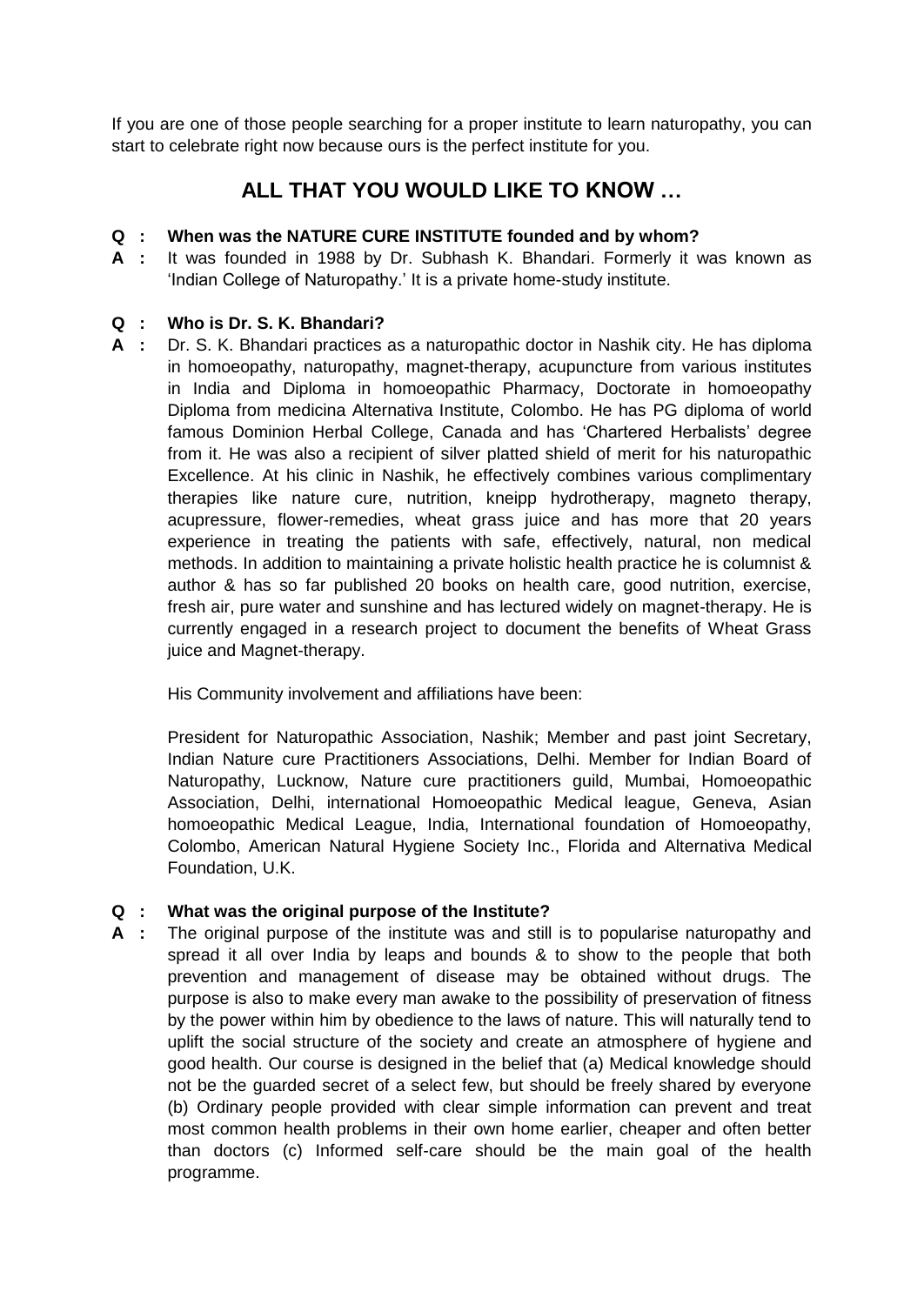#### **Q : Is it possible to study by correspondence?**

**A :** Yes, it is the ideal method of study in this day and age. You can study at the comfort of your own home and can select your own time for study by providing an opportunity for home study we give maximum freedom to our students. This approach helps motivate them to put extra effort into their studies & consequently learn more. It is our belief that home study is best alternative for many as it enables you to work at your own pace, as time allows and at a reasonable cost.

#### **Q : What are your requirements for Admission?**

**A :** Anyone with good general education and a commitment to naturopathy can apply for admission. We have an open admission policy. We feel that if you have the desire, self discipline and motivation to learn through independent study, you deserve a chance to earn our Certificate.

#### **Q : What is the medium of the course?**

**A :** The lessons of the course are in English & Marathi. Simple working knowledge is enough. However the books of the course are available in Marathi, English, Hindi & Gujrati. Our test questions can be answered in any of these languages.

#### **Q : What are the learning tools?**

**A :** To each student we provided a file containing 40 lessons & a set of 17 books, one video C.D. and Yoga, Acupressure charts which are retained by student. Lessons cover every aspect of nature cure while books are selected for their quality & authority and we have made efforts to provide texts which are enjoyable to read, not dry or academic. All books are current best sellers and they represent the most accurate resources for each subject. We continually review our curriculum, revising when necessary & making sure it meets the objective of the institute to promote a healthier life-style. To support our reading material various video tapes are shown at our clinic. All our course material will form the core of a personal reference library that will help you for years to come.

#### **Q : When does course begin? What is its duration?**

**A :** As this is a correspondence course, enrolment can be made at any time and the course will continue for 6 months. You are free to proceed through the course at your own pace, although we recommended that you do not try to rush. There is no time limit for completing your work.

#### **Q : How much will my Education cost:**

- **A :** The complete course fee is Rs. 7500/- all fees are inclusive. This includes all of
- your books, lessons, the Certificate plus various postal expenses while you are a student. The fee is payable in lumpsum to 'NATURE CURE INSTITUTE, NASHIK' by cash/ M.O./ D.D. Fees are not refundable in the event of withdrawal for any reason.

The course fee is to be send along with the application & the complete study material is sent 15 days after the receipt of application.

The complete course fee for overseas student is US \$250. This is to cover the additional postage and handling costs involved. This amount may be sent by International money-order.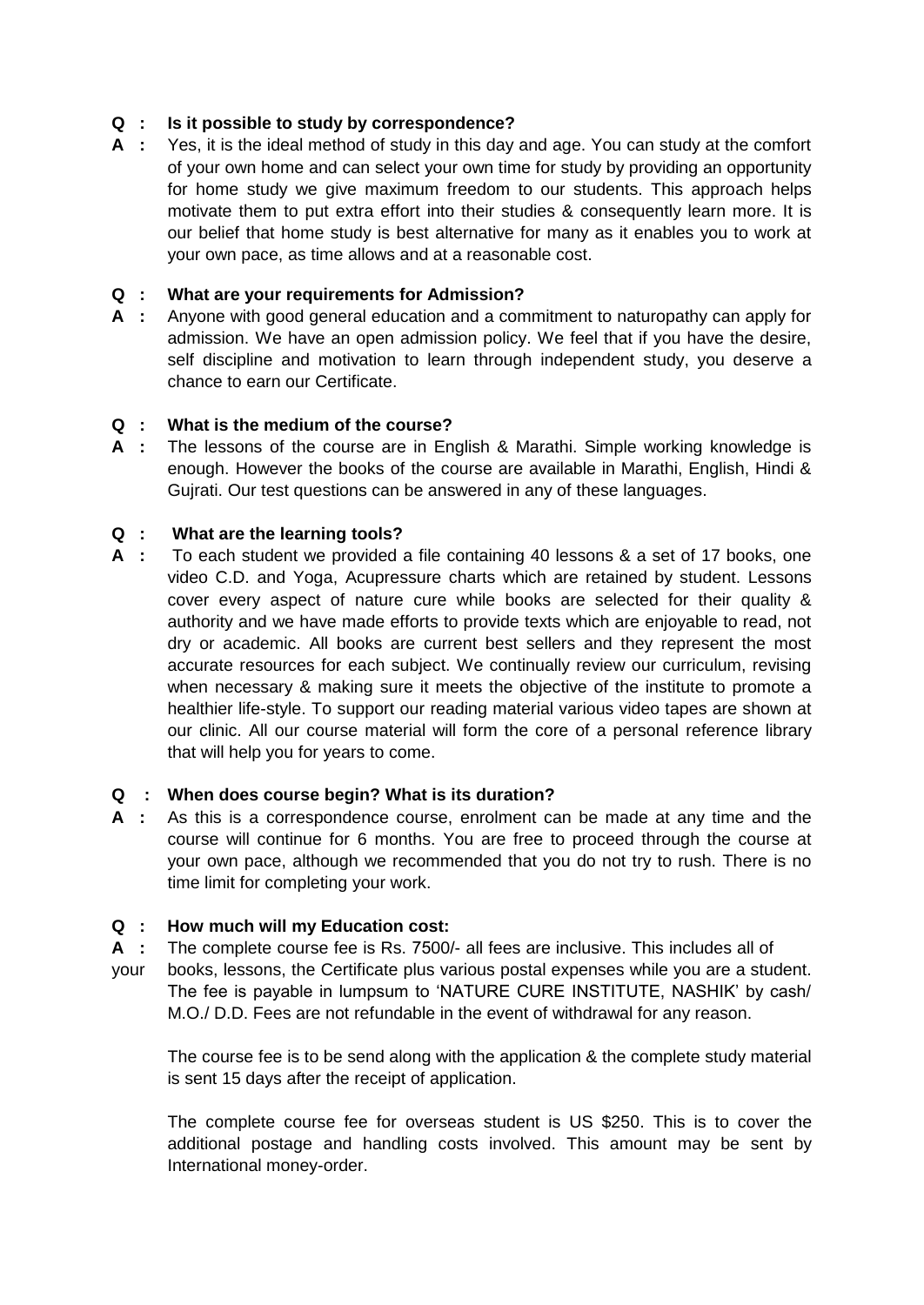#### **Q : What about the examination and award?**

**A :** There are 3 objective type examinations during the course & one final examination at the end of the course. The objective exams are simply to help you & should not be sent for grading. The final examination consists of 3 test papers which if found satisfactory on evaluation; you will receive our Certificate.

#### **Q : Will my course work be graded?**

**A :** Yes, passing is 50% anyone making a lower grade will be given the opportunity to repeat the exam. After all your academic & financial requirements have been met you will receive a grade report along with embossed certificate which will entitle you to become member of Indian Naturopathic Association, Delhi.

#### **Q : What can I do with my Certificate?**

**A :** Our Certificate is an earned credential. It means that the student has good knowledge of naturopathy and has passed the final examination of the institute.

Our Certificate is not a passport for seeking the job, it makes a man understand the art of being healthy to help lead a happy life hence many of our students enrol with simply the goal of personal enrichment & to have opportunity to help family & friends live a healthy life.

In India, Naturopathy is recognized by Central Govt. by almost all State Govts. There is no special legislation pertaining to naturopathy & all trained persons have freedom to practice it. As there is no statutory legislation governing naturopathy and other alternative therapies many students practice it under to constitutional guarantee which permits anyone to practice anything for which there is no existing legislative control. Some practice it as a hobby while some take it as a career. So if you have wish to enter the alternative health fields, open to you are careers such (a) Naturopathic counsellor, (b) Holistic consultant, (c) Nutrition consultant, (d) Mangnetotherapist (e) Product retailer (f) Freelance writer specializing in health topics (g) Wheat grass therapist (h) Accupressurist. Once established a counsellor can reasonably expect to charge upto Rs. 200 to Rs. 300 per hour. In addition you will have an opportunity to help family and friends live a healthier lifestyle. The outlooks of our students are bright and growing brighter as worldwide interest in safe and natural health alternative increases.

#### **Q : What about the affiliation of the Institute?**

**A :** We do not have any affiliation from any university in India. However we have stamp of approval from INPA, Delhi which is active Association of Naturopaths, Regd. by Govt. we also have affiliation from Medicina Alternativa which is international scientific society on alternative medicine formed as per 1962. WHO Alma Ata declaration & accorded International recognition to make alternative medicine popular. Students of Nature Cure Institute, Nashik are now eligible for the Membership cum Registration from International Council for complimentary medicines, Lucknow (India). Each member of the Council will receive a beautiful bicoloured Certificate which will entitle him/her to practice as a alternative medical practitioner in any part of the country as per the constitution of the council.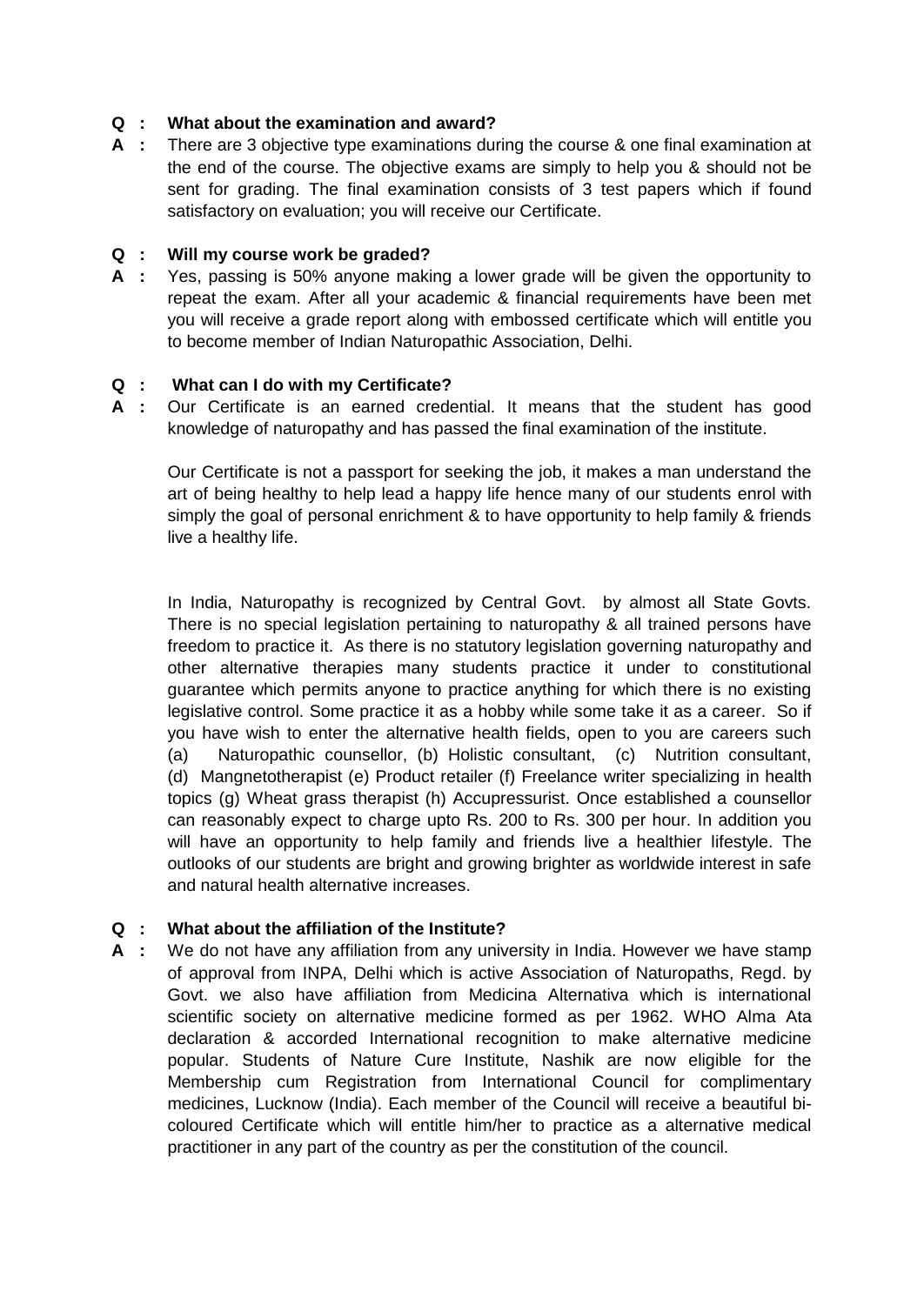#### **Q : What if I have inquiries after enrolment?**

**A :** For this you may call 0253 - 2590444 & speak with the director or you will need to write to the director & all your questions will be answered individually by Dr. S.K.Bhandari.

#### **Q : Any Seminars & practical work arranged for the students?**

**A :** As Naturopathy is applied Science some practical exposure is necessary. Optional Clinical experience may be arranged for our students at many health clinics of our past students if travelling distance permits. Students are also informed about seminars on naturopathy held by Medicina Alternativa from time to time all over India. Video tapes showing various treatment procedures are also available with the Institute, and are shown to students.

#### **Q : Do you publish any news letter?**

**A :** In view to popularise Naturopathy we have started a division viz. Nature cure Publications to publish research bulletins, magazines, books on naturopathy. 4 books were already published & they are best sellers.

#### **Q : I am an art graduate. Can I join your course?**

**A :** Our course is for every health loving person. If a person wish to learn about the future of the health care not before it is too late & wish to protect himself & his family from out of date concepts no one can stop him from joining a course teaching the real health options.

## **SYLLABUS OF THE COURSE**

| Lesson No. 1  |   | Introduction History & Philosophy of Naturopathy.             |
|---------------|---|---------------------------------------------------------------|
| Lesson No. 2  |   | Landmark in Nature Cure.                                      |
| Lesson No. 3  | ÷ | General outline of the body as a whole. Notes on bony system  |
| Lesson No. 4  | ÷ | Muscular System & Digestive System.                           |
| Lesson No. 5  | ÷ | Respiratory System Lymphatic System.                          |
| Lesson No. 6  | ÷ | Excretory System & Circulatory System.                        |
| Lesson No. 7  | ÷ | Reproductive System & Circulatory System.                     |
| Lesson No. 8  | ÷ | <b>Endocrine Glands</b>                                       |
| Lesson No. 9  |   | Organs of the Senses & the Teeth.                             |
| Lesson No. 10 | ÷ | Concept of Health & Disease.                                  |
| Lesson No. 11 | ÷ | Urine Analysis - Blood Analysis - Recording of Blood Pressure |
|               |   | - Normal Blood Pressure Values - Analysis of Cerebro-spinal   |
|               |   | Fluid.                                                        |
| Lesson No. 12 | ÷ | General Diagnostic Methods and case taking.                   |
| Lesson No. 13 |   | Instructions on general physical examination including pulse  |
|               |   | taking, temperature recording.                                |
| Lesson No. 14 | ÷ | Pathology & Etiology.                                         |
| Lesson No. 15 |   | Bach Flower Remedies: Introduction & Philosophy               |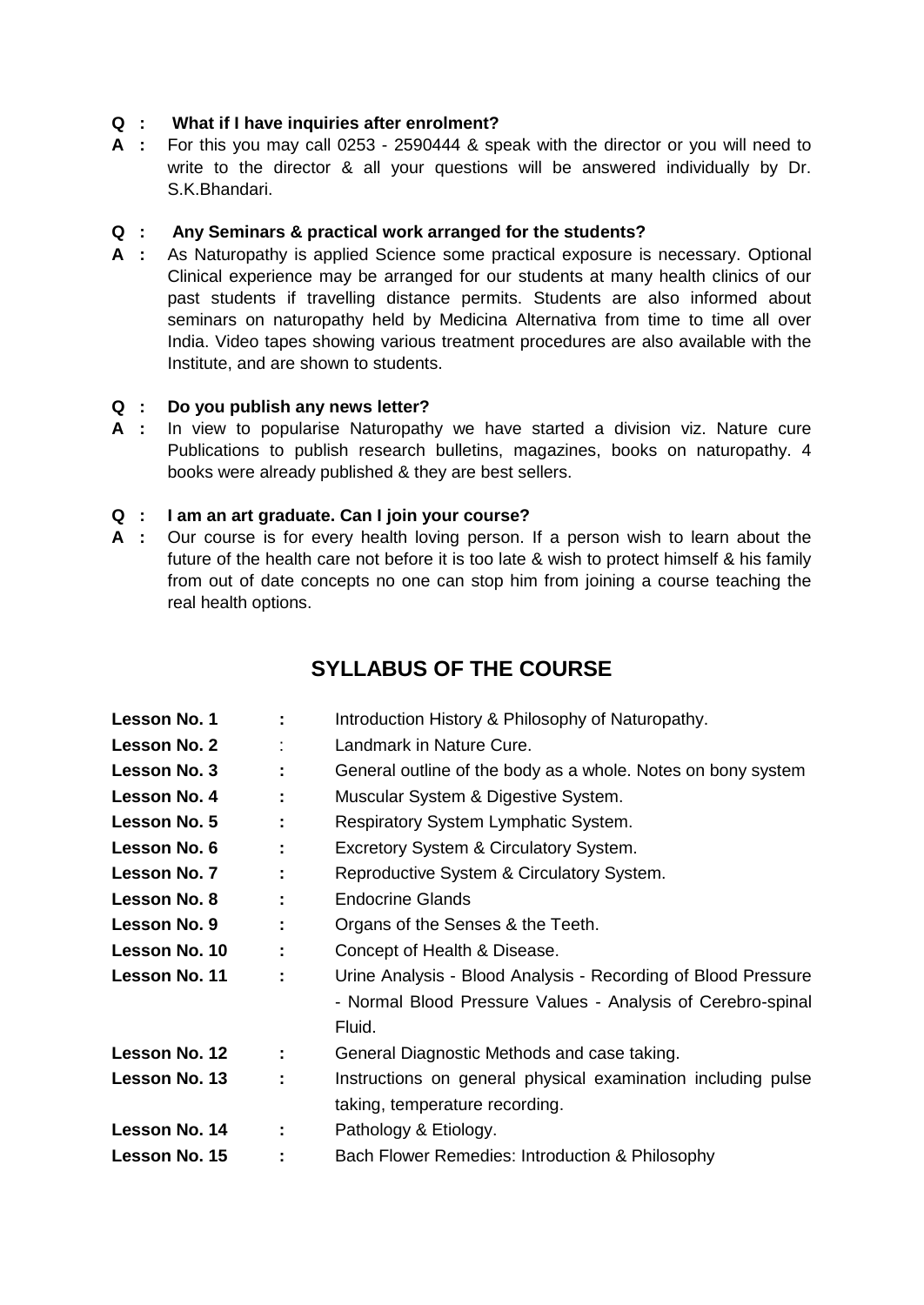| Lesson No. 16               | ÷  | Symptoms of 39 Bach flower remedies their doses - Repetition<br>etc.                                                    |
|-----------------------------|----|-------------------------------------------------------------------------------------------------------------------------|
| Lesson No. 17               | ÷  | Fasting: Efficacy of tasting - some Do's & Don'ts of fasting -<br>Positive effects of fasting                           |
| Lesson No. 18               |    | Mud treatment - use of earth as a remedy. Air Bath                                                                      |
| Lesson No. 19               | ÷  | Chromo therapy, its method - Health giving properties of                                                                |
|                             |    | different colours.                                                                                                      |
| Lesson No. 20               | ÷  | Massage therapy Efficacy of massage - some important<br>instructions - Different methods of massage - Urine massage.    |
| Lesson No. 21               | ÷  | Acupressure Therapy & Magnet therapy.                                                                                   |
| Lesson No. 22               | ÷  | Wheat grass juice - its efficacy - How to grow it & use if as                                                           |
|                             |    | natural medicine.                                                                                                       |
| Lesson No. 23               | ÷  | Auto Urine Therapy and its different methods                                                                            |
| Lesson No. 24               | ÷  | Heliotherapy - Efficacy of Sunlight as a remedy - How to use it-                                                        |
|                             |    | some important instructions.                                                                                            |
| Lesson No. 25               | ÷  | Hydrotherapy - Health giving properties of water - Hot baths -                                                          |
|                             |    | Cold baths - sit bath - Hip baths - Steam bath - Jet Spray                                                              |
|                             |    | Massage - Hot & cold packs - Notes on enema                                                                             |
| Lesson No. 26               | ÷  | Dietetics: How to start eating - when to eat- what not to eat -                                                         |
|                             |    | proper diet - Natural balanced diet for health - Acid - alkaline &                                                      |
|                             |    | Acid forming foods.                                                                                                     |
| Lesson No. 27               |    | Vitamins & Minerals - their important natural sources.                                                                  |
| Lesson No. 28               |    | Row Juice Therapy                                                                                                       |
| Lesson No. 29               |    | Milk diet                                                                                                               |
| Lesson No. 30               |    | Use of Catheter & First Aid for different emergencies - Artificial                                                      |
|                             |    | Respiration.                                                                                                            |
| Lesson No. 31               | Î, | Drugless healings-Chiropractic - Osteopathy -Electrotherapy -                                                           |
|                             |    | Music therapy. Acupuncture - Vibrotherapy etc.                                                                          |
| Lesson No. 32               | ÷  | Homoeopathy - Biochemistry - Has Homoeopathy place in                                                                   |
|                             |    | Naturopathy?                                                                                                            |
| Lesson No. 33               | ÷  | Home remedies - Their importance in these days - Treatment                                                              |
|                             |    | of common disorders with home remedies.                                                                                 |
| Lesson No. 34               |    | Family Planning, Naturopathy in nutshell.                                                                               |
| <b>Lesson No. 35 to 39:</b> |    | Naturopathic treatment of different disorders. Nature cure for                                                          |
|                             |    | Acidity, Anaemia, Asthama, Arthrits, Allergy, Backache,                                                                 |
|                             |    | Cancer, Common Cold, Constipation, Diabetes, Hair                                                                       |
|                             |    | Disorders, Piles, High Blood Pressure etc.                                                                              |
| Lesson No. 40               |    | This is the final lesson. It deals with ethics of practice, How to                                                      |
|                             |    |                                                                                                                         |
|                             |    |                                                                                                                         |
|                             |    | and address of equipment<br>launch<br>yourself,<br>Name                                                                 |
|                             |    | manufactures, Equipments necessary for clinic, list of some                                                             |
|                             |    | very useful books for references, Addresses of some famous<br>Naturopathic Health Clinics in India & abroad, Address of |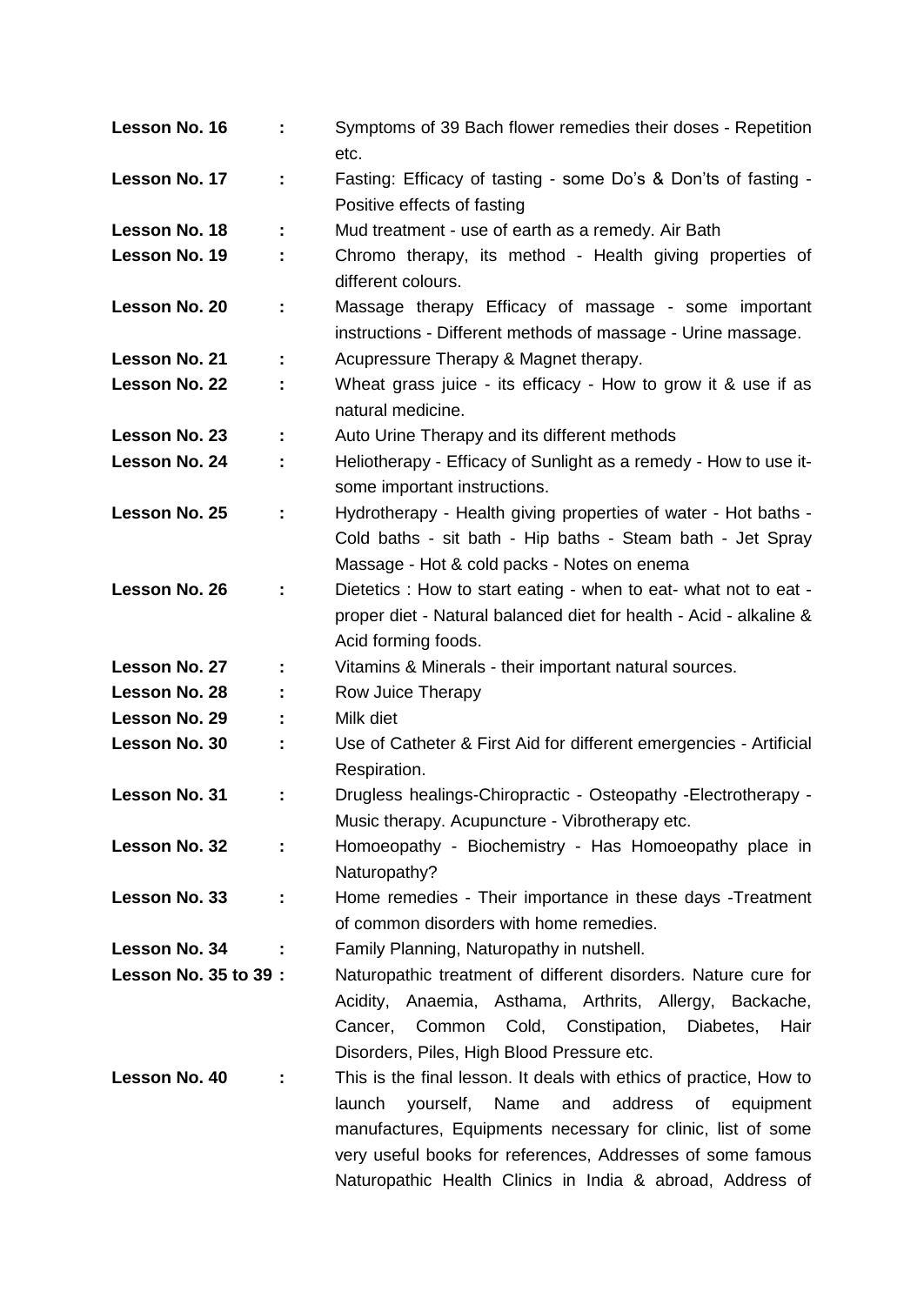WHO, Indian Naturopathic Association, Central Council for Research in Naturopathy, Different bulletins and magazines on Nature cure from abroad & in India. A project report on Naturopathy Hospital.

# **Some Credentials**

**Kshitij Patukale Delhi** Writes - "Your course is something like a boom to my present life structure and thinking capacity."

**Mr. S. S. Sehbi, Dehradun** Writes - "I am very much satisfied by your course and only wish that everyone who is interested in keeping good health must do this course."

**Col. Williams, Siachen** Writes - "I must compliment the institute for a very fine insight in Naturopathy."

**Mr. S. Edwards, Vijaywada** Writes - "I have changed certain aspects of my life style after studying this course and enjoying sound health for the first time. I will encourage many others to join this course."

**Dr Bharati Solanki, Pune** Writes - "your course is very good mini training package for any layman for health without toxic drugs. It deserves the very widest attention. The course is good value for money. I recommended this unreservedly to every health loving person."

**Mr. T. R. Jayaraman, Madras** Writes - "On seeing the books and lesson, I feel that I should have joined this course some five years back."

**Mr. B. Sasmal, Deputy Collector,** Cuttack Writes - "Your course is small but right step for rejuvenation of the glorious Indian culture which was in tune with Nature.

**Mrs. Savitri Kushwaha, Cochin** Writes - Every page from your file is stimulating. Informative, highly readable contains something for everyone. Your course deserves to be made widely available in entire world. God bless you all.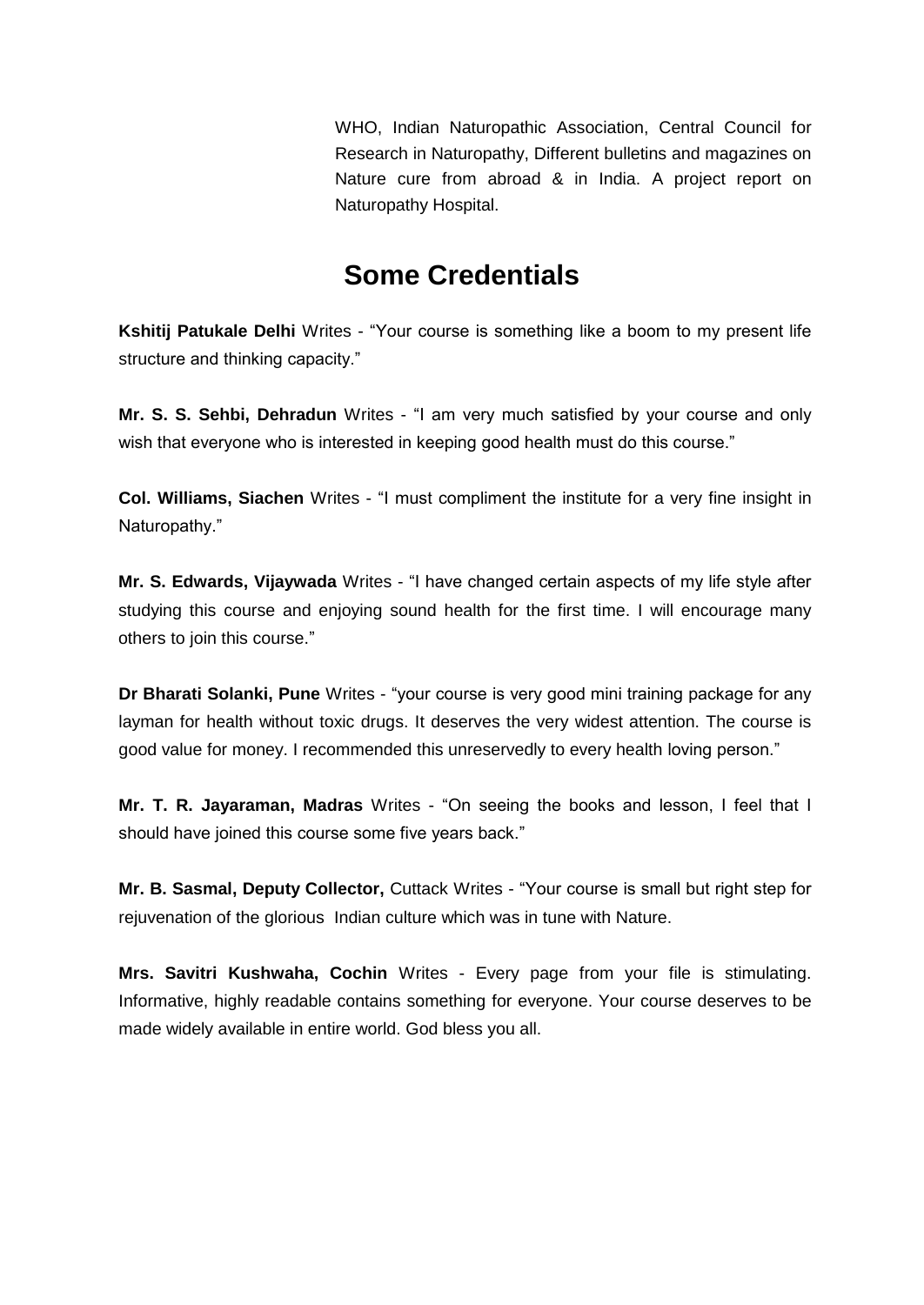## **Application Form**

Nature Cure Home-Study Course

## **Nature Cure Institute**

Shreeji Chambers, Tilak Path, Nashik - 422 001

|                                                                         | Please enrol me as a student for your home study course in nature cure.          |  |
|-------------------------------------------------------------------------|----------------------------------------------------------------------------------|--|
|                                                                         |                                                                                  |  |
|                                                                         |                                                                                  |  |
|                                                                         | ,我们也不能在这里的人,我们也不能在这里的人,我们也不能在这里的人,我们也不能在这里的人,我们也不能在这里的人,我们也不能在这里的人,我们也不能在这里的人,我们 |  |
|                                                                         |                                                                                  |  |
|                                                                         |                                                                                  |  |
|                                                                         |                                                                                  |  |
|                                                                         |                                                                                  |  |
|                                                                         |                                                                                  |  |
| Marathi/English/Gujarti/Hindi                                           |                                                                                  |  |
|                                                                         | Why do you wish to Enrol in our Course?                                          |  |
| <b>Carrer Opportunity</b>                                               | Personal Health & Well Being                                                     |  |
| Further Knowledge                                                       | <b>Ecological Reasons</b>                                                        |  |
| To Save on Medical Expenses                                             | To Help Other People                                                             |  |
| To Teach or consult                                                     | Further Motivation to Live Healthfully                                           |  |
| <b>Other Reasons</b><br><u> 1980 - Andrea Albert III, político esta</u> |                                                                                  |  |
| Payment Rs. ___________________________ is Sent Herewith by             |                                                                                  |  |
|                                                                         |                                                                                  |  |
| <b>Tuition Fees</b>                                                     |                                                                                  |  |
|                                                                         | Complete Correspondence Course Rs. 7500/- or US \$250 (for overseas              |  |
| students) to be paid in full with the application                       |                                                                                  |  |
| Please make the remittance payable to                                   |                                                                                  |  |
| Nature Cure Institute, Nashik.                                          |                                                                                  |  |
| Signature _______________________________                               |                                                                                  |  |
|                                                                         |                                                                                  |  |
| (Fees are not Refundable under any circumstances)                       |                                                                                  |  |
|                                                                         | <b>For Office Use Only</b>                                                       |  |

R. Date \_\_\_\_\_\_\_\_\_\_\_\_\_\_\_\_\_\_\_ Regd. No. \_\_\_\_\_\_\_\_\_\_\_\_\_\_\_\_\_\_\_\_\_